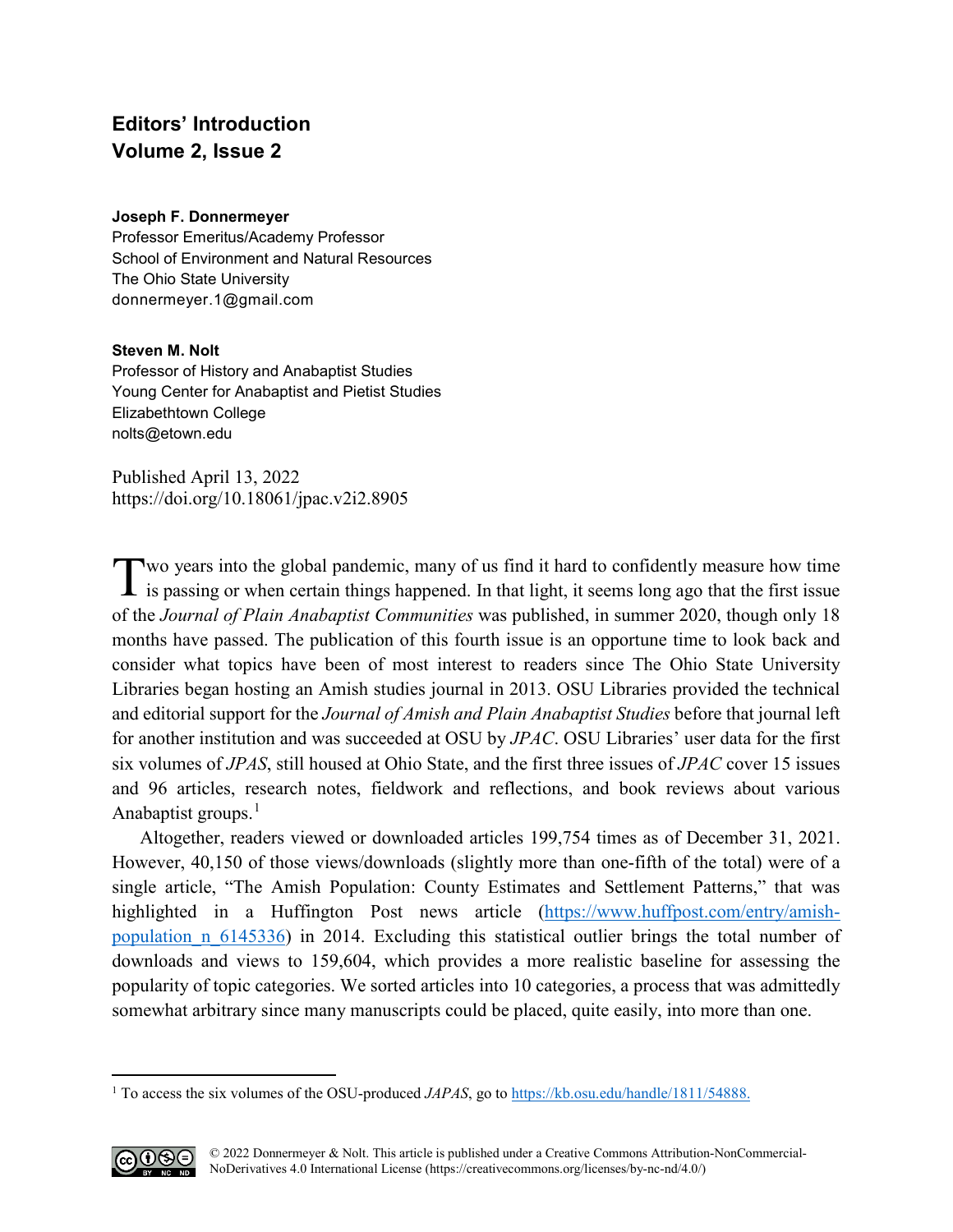A set of 12 articles that we labeled "Culture, community and society" collectively accounted for the largest number of downloads and views (31,758), or 19.0% of the total. These articles range from outsider perceptions of the Amish to how images of the Amish are used in political ads to specific groups, such as the examination of the love feast as observed by the Old German Baptist Brethren.

The second most frequently viewed group of articles were those concerned with population studies (minus the outlier noted above), with 28,583 downloads and views (17.9%). Counting the outlier, there were 15 published manuscripts in this category, including a *JAPAS* article on the occupational patterns of the Amish in Wisconsin and a *JPAC* study of continuity and change in the preferred months and days for weddings in the Greater Holmes County settlement. What would a journal of Plain community life be without articles, research notes, and reviews about the history of Anabaptist groups? The 13 historical articles and research notes in this third category account for  $16.5\%$  (26,336) of all downloads and views.

There are 15 published manuscripts about various health and medicine topics. This category is ranked fourth in frequency with 16,025 downloads and views (10.0%). Recent issues of *JPAC* have included articles related to COVID-19 and vaccinations. These essays recall earlier articles about Anabaptist groups and health care, including topics such as preference for alternative remedies and a reluctance to rely solely on modern medicine. Close behind health and medicine is a cluster of seven articles that focused on the economy, including a recent article about the challenges of dairy farming and an earlier study of workarounds in the use of technology by Amish businesses. These economic articles rank fifth in frequency of downloads and views (15,610), which is 9.8% of the total.

 The sixth most popular category for downloads and views are reviews. There have been 13 in all, some of a single book and others of a cluster of related books and reports. Other reviews were in the format of an "author meets critics" session at a professional society meeting. This sixth category includes 13,883 downloads and views (8.7%). Seven articles related to education comprise the seventh most regularly accessed category, garnering 10,894 downloads and views (6.8%). The topics here center on descriptions of schooling in various Anabaptist groups, from Hutterites to the Old Order Amish.

The final three categories have both fewer published submissions and fewer downloads and views, but nonetheless represent important areas of scholarship. In order of frequency, they are: buggy and road safety with five articles (6,138 downloads and views; 3.8%), theory and method with six manuscripts (5,478; 3.43%), and Anabaptist literature with three titles (4,899; 3.1%).

This brief statistical review of scholarly publication on Plain communities published by OSU Libraries shows both the diversity of subject matter and the interests of readers. It certainly represents our hope for the future of *JPAC* and for scholarly publication on Plain groups more broadly. May the current issue of *JPAC* contribute to that goal.

The lead article for this issue is an interpretation of the early history of the Amish in the Holmes County, Ohio, area by Marcus Yoder, director of the Amish & Mennonite Heritage Center in Berlin, Ohio. There follows a thoughtful discussion of the complex issues involved when